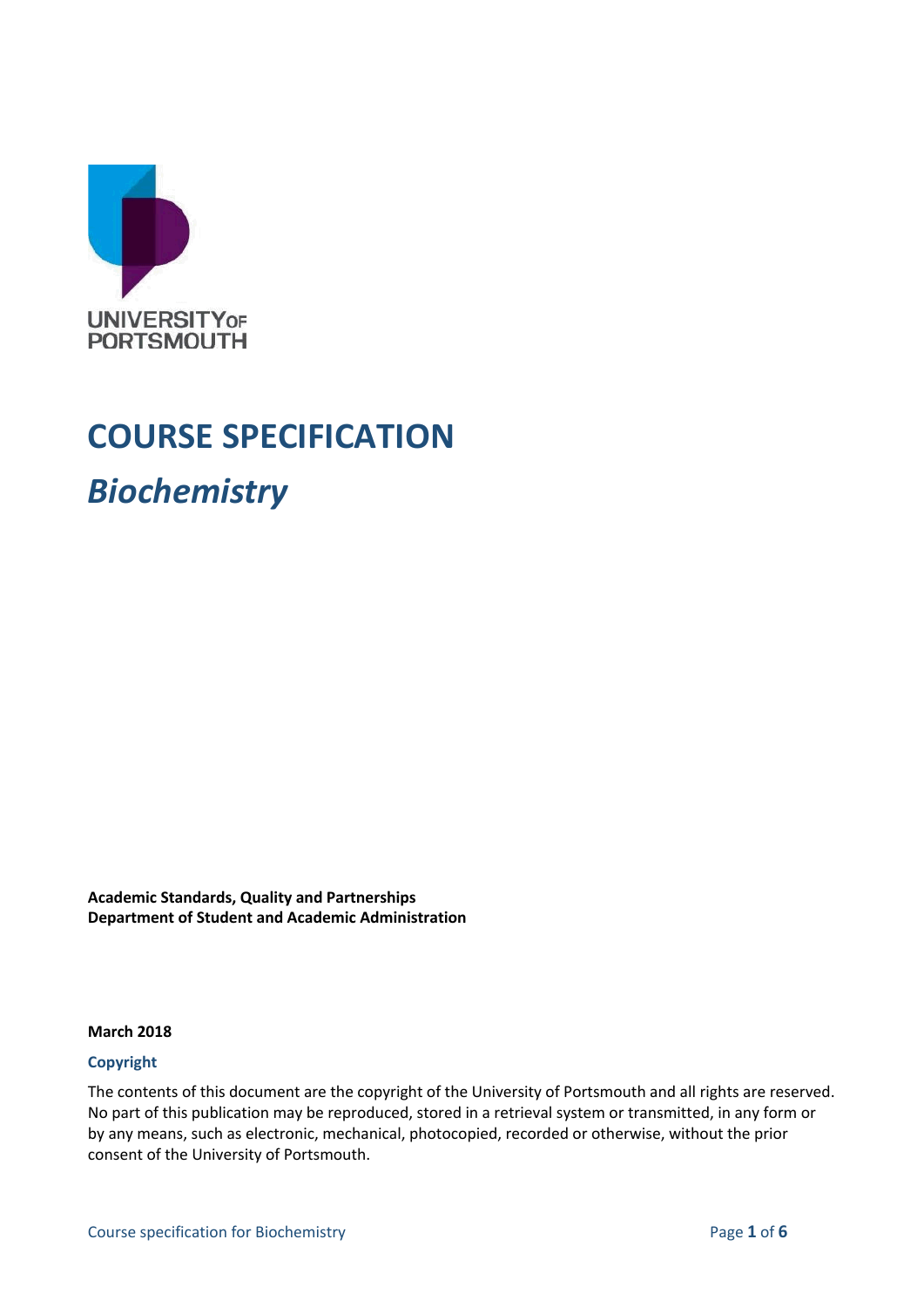# **COURSE SPECIFICATION**

Please refer to the [Course Specification Guidance Notes](http://www.port.ac.uk/departments/services/academicregistry/qmd/curriculum-framework-2019-20/filetodownload,201767,en.docx) for guidance on completing this document.

| <b>Course Title</b>                                                                                            | <b>BSc (Hons) Biochemistry</b>                                               |
|----------------------------------------------------------------------------------------------------------------|------------------------------------------------------------------------------|
| <b>Final Award</b>                                                                                             | BSc (Hons) Biochemistry                                                      |
| <b>Exit Awards</b>                                                                                             | CertHE, DipHE.                                                               |
| Course Code / UCAS code (if applicable)                                                                        | C0570F, U0570FTC/C0570S, U0570PTC (C700)                                     |
| Mode of study                                                                                                  | Full time                                                                    |
| Mode of delivery                                                                                               | Campus                                                                       |
| Normal length of course                                                                                        | 3 years, 4 years with placement                                              |
| Cohort(s) to which this course specification<br>applies                                                        | From September 2021 intake onwards                                           |
| <b>Awarding Body</b>                                                                                           | University of Portsmouth                                                     |
| <b>Teaching Institution</b>                                                                                    | University of Portsmouth                                                     |
| Faculty                                                                                                        | Faculty of Science & Health                                                  |
| School/Department/Subject Group                                                                                | <b>School of Biological Sciences</b>                                         |
| School/Department/Subject Group<br>webpage                                                                     | www.port.ac.uk/school-of-biological-sciences/                                |
| Course webpage including entry criteria                                                                        | http://www.port.ac.uk/courses/biological-sciences/bsc-<br>hons-biochemistry/ |
| Professional and/or Statutory Regulatory<br><b>Body accreditations</b>                                         | Royal Society of Biology                                                     |
| <b>Quality Assurance Agency Framework for</b><br><b>Higher Education Qualifications (FHEQ)</b><br><b>Level</b> | Level 4, 5 and 6                                                             |

This course specification provides a summary of the main features of the course, identifies the aims and learning outcomes of the course, the teaching, learning and assessment methods used by teaching staff, and the reference points used to inform the curriculum.

This information is therefore useful to potential students to help them choose the right course of study, to current students on the course and to staff teaching and administering the course.

Further detailed information on the individual modules within the course may be found in the relevant module descriptors and the Course Handbook provided to students on enrolment.

Please refer to the [Course and Module Catalogue](https://course-module-catalog.port.ac.uk/#/) for further information on the course structure and modules.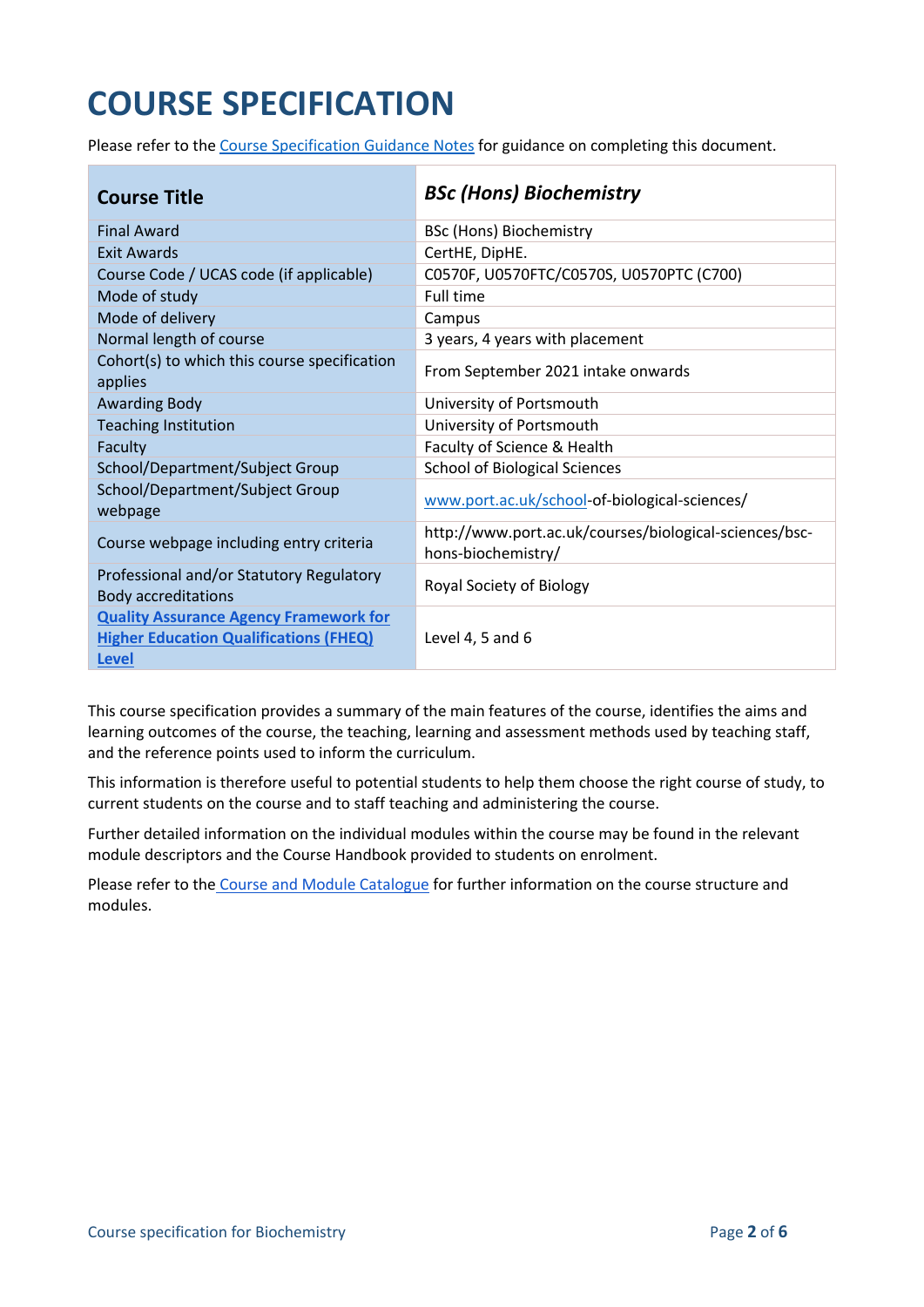## **Educational aims of the course**

*The [Course Specification Guidance Notes](http://www.port.ac.uk/departments/services/academicregistry/qmd/curriculum-framework-2019-20/filetodownload,201767,en.docx) include advice on what to include in this section.*

- To develop a broad understanding of biochemistry and molecular biology
- To enable students to select a focus for their studies in the light of insights gained during their broadly based first year of study
- To develop and refine students' intellectual, critical and practical skills in the acquisition, analysis, interpretation, understanding, evaluation and presentation of subject specific information
- To enable students to form scientific judgements, make decisions and demonstrate competence in key transferable skills
- To foster an active and self-reflective learning approach to enable students to engage in life-long learning
- To provide a firm foundation for further training or employment in a range of contexts in which the combination of biological, biochemical and molecular knowledge and/or analytical and critical enquiry skills are required

• To produce graduates with skills and a knowledge base suitable for the employment market and with an appreciation of the value to society of an education in science, particularly in biochemistry

## **Course Learning Outcomes and Learning, Teaching and Assessment Strategies**

The [Quality Assurance Agency for Higher Education \(QAA\)](http://www.qaa.ac.uk/en) sets out a national framework of qualification levels, and the associated standards of achievement are found in their [Framework for Higher Education](https://www.qaa.ac.uk/en/quality-code/qualifications-and-credit-frameworks)  [Qualifications](https://www.qaa.ac.uk/en/quality-code/qualifications-and-credit-frameworks) document.

The Course Learning Outcomes for this course are outlined in the tables below.

#### **A. Knowledge and understanding of:**

| LO<br>numbe<br>r | <b>Learning outcome</b>                                                                                                                                      | <b>Learning and</b><br><b>Teaching</b><br>methods                                                       | <b>Assessment</b><br>methods                                             |
|------------------|--------------------------------------------------------------------------------------------------------------------------------------------------------------|---------------------------------------------------------------------------------------------------------|--------------------------------------------------------------------------|
| A1               | The essential facts, fundamental concepts and theories<br>of the biochemical basis of life in the wider context of<br>the multidisciplinary study of biology | Lectures,<br>workshops,<br>laboratory work,<br>tutorials, guided<br>independent<br>study                | Essays, MCQs,<br>examinations                                            |
| A2               | The current state of research in particular areas of<br>biochemistry including those of cell and molecular<br>biology, molecular genetics and biophysics     | Lectures,<br>workshops,<br>laboratory work,<br>field work,<br>tutorials, guided<br>independent<br>study | Essays, MCQs,<br>examinations                                            |
| A <sub>3</sub>   | The principles of analytical techniques employed in<br>biochemistry                                                                                          | Laboratory work                                                                                         | Lab reports,<br>data handling<br>questions,<br>project report            |
| A4               | The application of a broad range of techniques relevant<br>to biochemistry and evaluation of acquired data                                                   | Workshops,<br>tutorials, guided<br>independent<br>study                                                 | Essays, lab<br>reports, data<br>handling<br>questions,<br>project report |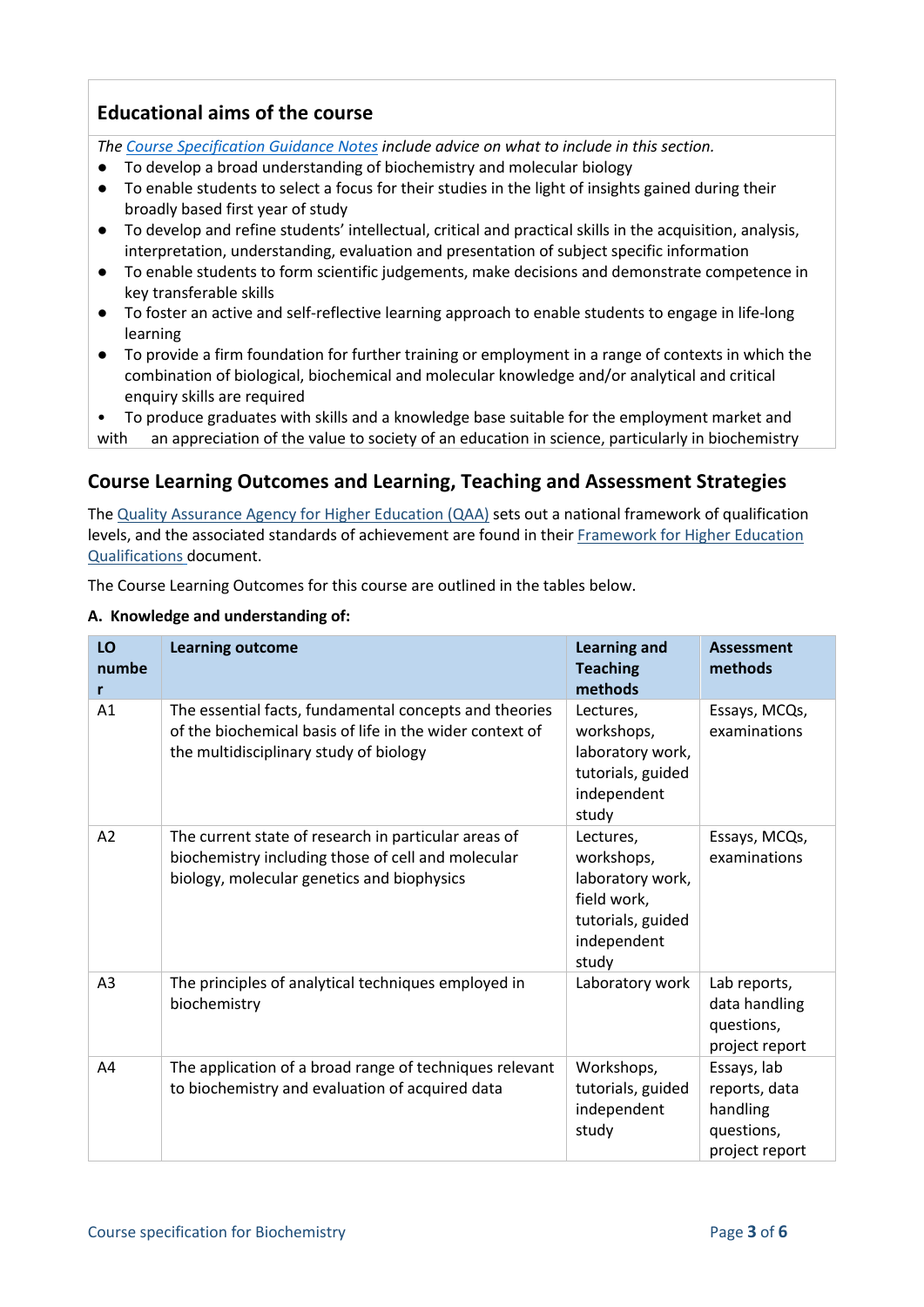| A5 | The skills to access and evaluate paper and electronic<br>resources for relevant information from a variety of<br>sources including research and review literature and<br>bioinformatic databases | Lectures,<br>workshops,<br>tutorials, guided<br>independent | Essays,<br>examinations,<br>project report |
|----|---------------------------------------------------------------------------------------------------------------------------------------------------------------------------------------------------|-------------------------------------------------------------|--------------------------------------------|
|    |                                                                                                                                                                                                   | study                                                       |                                            |

## **B. Cognitive (Intellectual or Thinking) skills, able to:**

| LO<br>numbe<br>r | <b>Learning outcome</b>                                                                                                                                                       | <b>Learning and</b><br><b>Teaching methods</b>                                    | <b>Assessment</b><br>methods                                             |
|------------------|-------------------------------------------------------------------------------------------------------------------------------------------------------------------------------|-----------------------------------------------------------------------------------|--------------------------------------------------------------------------|
| <b>B1</b>        | Communicate effectively both orally and in writing                                                                                                                            | Tutorials,<br>workshops,<br>project supervision                                   | Essays, lab<br>reports, project<br>report, posters,<br>presentations     |
| <b>B2</b>        | Apply conceptual and practical skills to define and<br>analyse and solve problems and use these to<br>formulate realistic hypotheses and design<br>experiments to test these. | Lectures,<br>workshops,<br>tutorials, project<br>supervision                      | Essays, lab<br>reports, project<br>report, data<br>handling<br>questions |
| B <sub>3</sub>   | Manage experimental data and apply numerical skills<br>necessary to process, analyse and interpret<br>experimental findings                                                   | Laboratory work,<br>workshops,<br>project supervision                             | Lab reports,<br>project report,<br>data handling<br>questions            |
| <b>B4</b>        | To integrate and evaluate information from a variety<br>of experimental approaches and assess the merits of<br>competing theories, explanations or methodologies              | Lectures,<br>workshops,<br>laboratory work,<br>field work, project<br>supervision | Essays,<br>examinations,<br>project report                               |
| <b>B5</b>        | Summarise and synthesise information by effectively<br>searching, reviewing and evaluating research<br>literature.                                                            | Workshops,<br>tutorials, project<br>supervision                                   | Essays,<br>examinations,<br>lab reports,<br>project report               |

## **C. Practical (Professional or Subject) skills, able to:**

| LO<br>numbe<br>r | <b>Learning outcome</b>                                                                                                                                                                         | <b>Learning and</b><br><b>Teaching</b><br>methods | Assessment<br>methods                                                                     |
|------------------|-------------------------------------------------------------------------------------------------------------------------------------------------------------------------------------------------|---------------------------------------------------|-------------------------------------------------------------------------------------------|
| C <sub>1</sub>   | Demonstrate basic competencies in a range of practical<br>biochemical techniques in the laboratory                                                                                              | Laboratory<br>work, project<br>supervision        | Lab reports,<br>project<br>performance,<br>practical tests                                |
| C <sub>2</sub>   | Plan and execute experiments using materials and<br>equipment safely in the laboratory                                                                                                          | Laboratory<br>work, project<br>supervision        | Lab reports,<br>practical tests,<br>project<br>performance,<br>data handling<br>questions |
| C <sub>3</sub>   | Make and record accurate and relevant observations in<br>the field and the laboratory and analyse these<br>experimental results with the use, if necessary, of<br>appropriate statistical tests | Lectures,<br>tutorials,<br>workshops,             | Lab reports,<br>project report                                                            |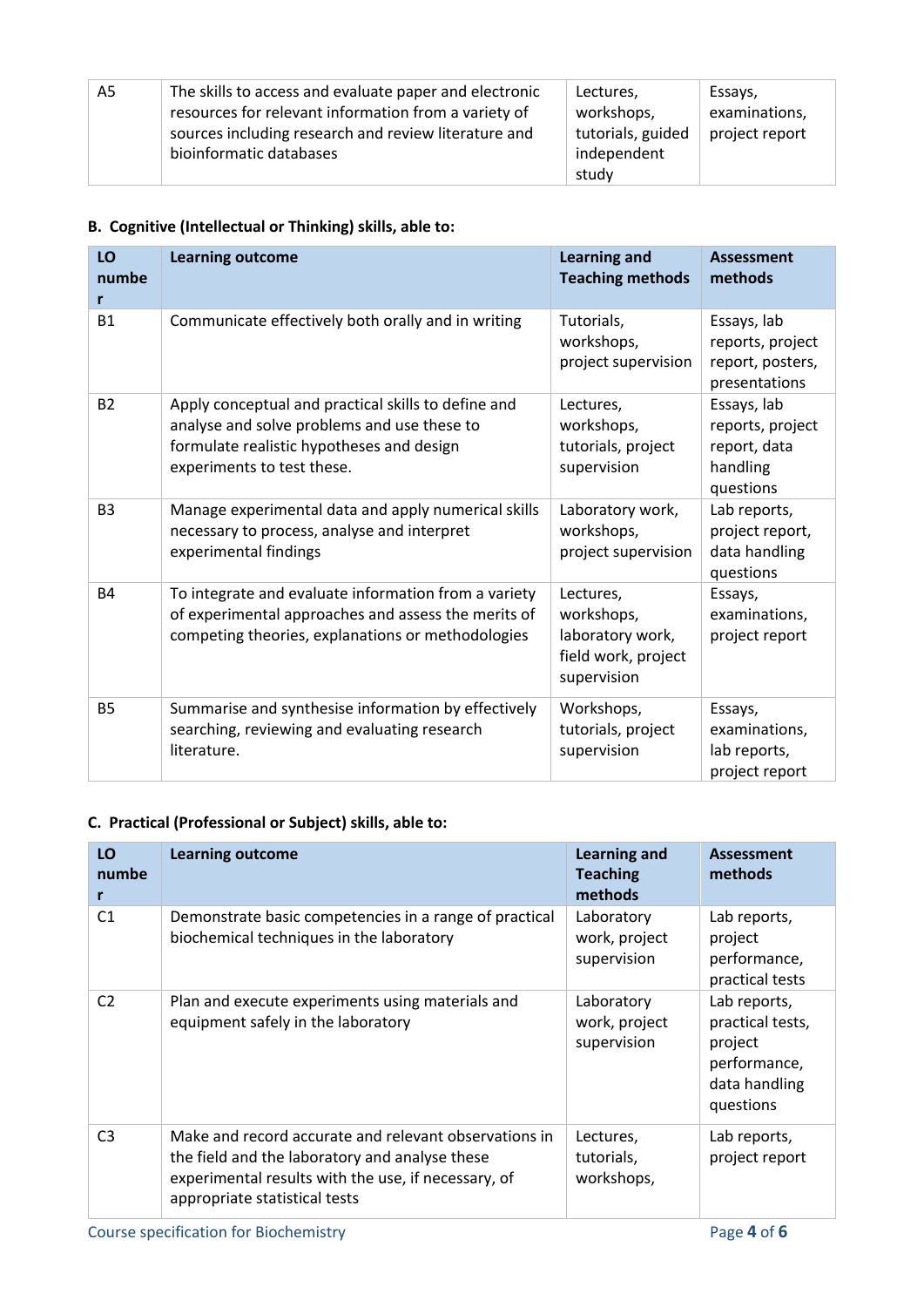|                |                                                                                                                                                                                                                | project<br>supervision                                   |                                                              |
|----------------|----------------------------------------------------------------------------------------------------------------------------------------------------------------------------------------------------------------|----------------------------------------------------------|--------------------------------------------------------------|
| C <sub>4</sub> | Make effective use of software for data presentation,<br>data analysis, and presentation of written reports and<br>posters. Demonstrate basic competencies in the<br>handling and analysis of large data sets. | Laboratory<br>work, tutorials,<br>workshops              | Posters,<br>presentations,<br>lab reports,<br>project report |
| C <sub>5</sub> | Prepare accurately written scientific reports                                                                                                                                                                  | Laboratory<br>work, tutorials,<br>project<br>supervision | Lab reports,<br>project report                               |

#### **D. Transferrable (Graduate and Employability) skills, able to:**

| LO<br>numbe<br>r | <b>Learning outcome</b>                                                                                                                         | <b>Learning and</b><br><b>Teaching</b><br>methods     | <b>Assessment</b><br>methods                                                                      |
|------------------|-------------------------------------------------------------------------------------------------------------------------------------------------|-------------------------------------------------------|---------------------------------------------------------------------------------------------------|
| D <sub>1</sub>   | Communicate effectively orally, through the written<br>word or by visual presentation, in a form appropriate<br>for the target audience         | <b>Tutorials</b>                                      | Essays, posters,<br>presentations,<br>project report                                              |
| D <sub>2</sub>   | Learn and work both independently and as part of a<br>team effectively, including demonstrating problem<br>solving and critical enquiry skills. | Tutorials,<br>guided<br>independent<br>study, project | Essays, project<br>report, data<br>handling questions,<br>examinations,<br>project<br>performance |
| D <sub>3</sub>   | Apply basic statistical tests and numerical skills to<br>the analysis of biochemical data                                                       | Lectures,<br>workshops,<br>project<br>supervision     | Lab reports, data<br>handling questions,<br>project report,<br>examinations                       |
| D <sub>4</sub>   | Use information and communication technology<br>effectively and manage time including prioritising<br>workloads.                                | Lectures,<br>workshops,<br>tutorials,<br>project      | Data handling<br>questions, project<br>report, PDP,<br>project<br>performance.                    |

## **Academic Regulations**

The current University of Portsmouth [Academic Regulations](http://policies.docstore.port.ac.uk/policy-107.pdf?_ga=2.44997668.1234197307.1599461794-2095434147.1584443378) will apply to this course. In order to meet the Royal Society of Biology accreditation the project unit cannot be compensated.

## **Support for Student Learning**

The University of Portsmouth provides a comprehensive range of support services for students throughout their course, details of which are available at the [MyPort](http://myport.ac.uk/) student portal.

In addition to these University support services this course also provides an extensive induction programme that introduces the students to the University and the course. The Course is managed as part of the Biological Sciences BSc programme by a team comprising the Head of School, Associate Head (Learning and Teaching) and the Course leader. All modules are supported by their own Moodle sites.

## **Evaluation and Enhancement of Standards and Quality in Learning and Teaching**

The University of Portsmouth undertakes comprehensive monitoring, review and evaluation of courses within clearly assigned staff responsibilities. Student feedback is a key feature in these evaluations, as represented in our [Policy for Listening to and Responding to the Student Voice](http://policies.docstore.port.ac.uk/policy-069.pdf) where you can also find further information.